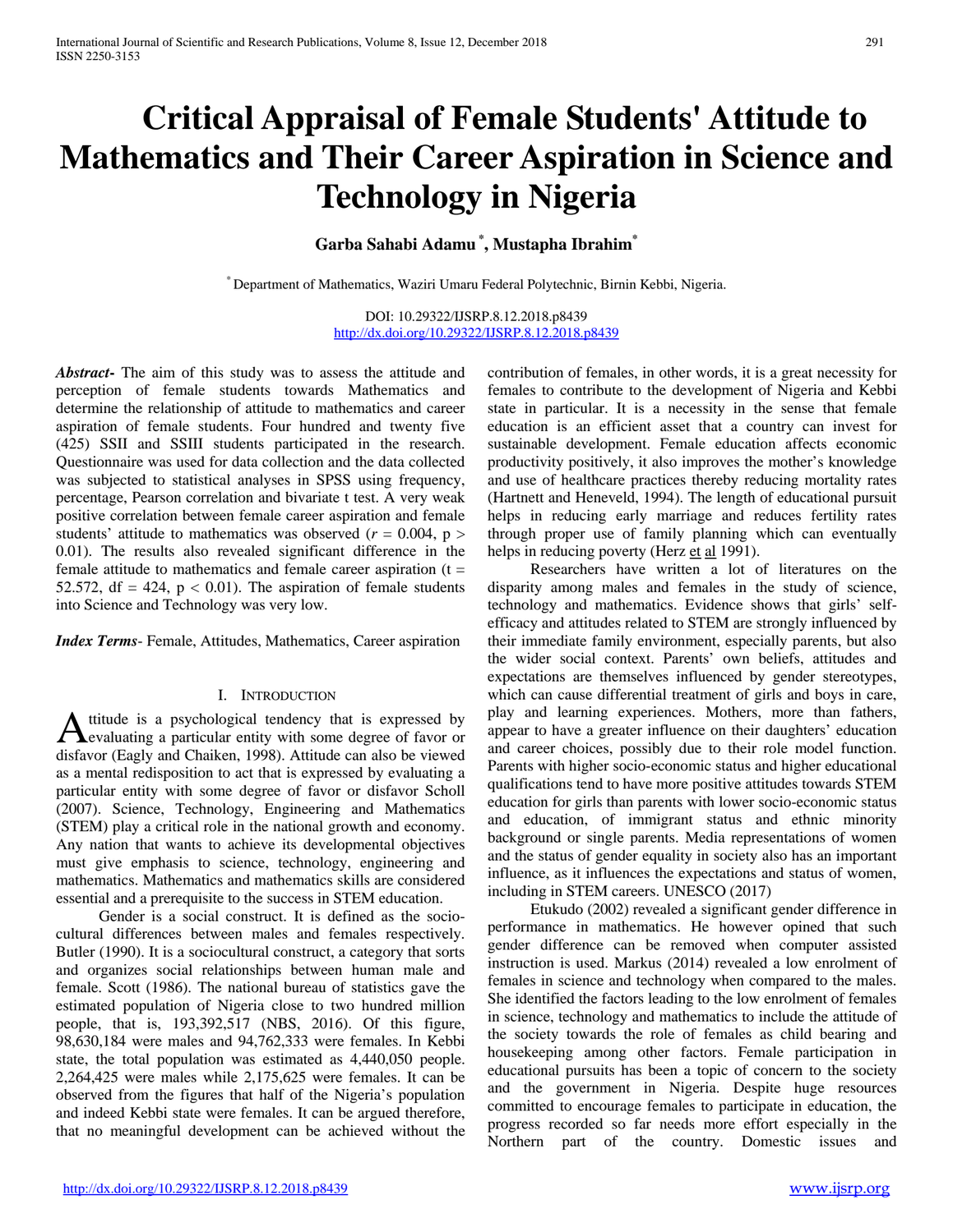responsibilities, culture of marginalization, gender stereotyping of knowledge and skills were found to be the barriers to effective participation of females in science, technology and mathematics (Iwu and Azoro, 2017). This agrees with the findings of Maryam and Patience (2017) that home, school and society are the factors influencing female participation in science and technology in Nigeria. They observed that females are saddled with lot of domestic chores, gender intimidation, gender stereotyping, paucity of role models as contributing factors bedeviling female participation in science and technology. Baran (2016) revealed that the lower participation of female in physics is not because of their abilities, but their interests. Moreover, it can be concluded that female students have a potential for physics just as male students do but environmental conditions cause them to generate negative perceptions concerning the fields of science.

 However, some researches reveal that female show more positive attitude towards mathematics at higher level than their male counterpart (Iji  $et$  al, 2017). The research established a statistically significant difference in the impact of cloud services on students' attitude towards mathematics education between male and female mathematics education students in public universities. It further revealed that female students tend to better perceive their ability to study mathematics education than male students. Similar research also revealed that female students are more responsible to technological innovation in mathematics education as related to attitude towards mathematics than their male counterparts (Wong and Hanafi, 2007), Sanders (2006). Isa and Balarabe (2009) observed a significant difference in the performance of males and females in science and technology. Research has shown that the negative effects of societal affluence on attitudes toward mathematics are not limited to girls, however. Boys too show a significantly weaker orientation toward mathematics and related fields in post materialist contexts. Both girls and boys view mathematics more negatively in these societies. Charles et al (2014).

 Sunday and Adebowale (2013) observed that, textbook as an instructional guide, can affect the learner's attitude towards mathematics. Their findings revealed that there is positive multiple correlation of the textbook features and students' attitude towards mathematics where 2.8% of variation of students' attitude to mathematics is based on the features of textbook used. A research finding have shown that although females had less positive attitude towards mathematics, they aspired to mathematics related careers in equal numbers as males Jensen (1997). The finding raised the possibility that gender could moderate relationship between attitudes and career aspirations.

# II. FEMALE PARTICIPATION IN SCIENCE, TECHNOLOGY AND MATHEMATICS IN KEBBI STATE.

 Available statistics have shown that the percentage pass of female students in Mathematics in ordinary level exams has been higher than performance of males.

| Table 1: Kebbi State Distribution of National Examinations       |
|------------------------------------------------------------------|
| <b>Council (Senior Secondary Certificate) Examination Result</b> |
| by Year and Sex                                                  |

| Year | in<br>Credit Pass<br><b>Mathematics</b> | <b>Total</b><br>Number<br>of<br>candidates<br>Sat | Percentage<br>Pass<br>in<br><b>Mathematics</b> |
|------|-----------------------------------------|---------------------------------------------------|------------------------------------------------|
|      | Male                                    | Male                                              | Male                                           |
|      | Female                                  | <b>Female</b>                                     | <b>Female</b>                                  |
| 2012 | 4,125                                   | 16,515                                            | 24.98                                          |
|      | 1,363                                   | 5,899                                             | 23.11                                          |
| 2013 | 8,115                                   | 18,162                                            | 44.68                                          |
|      | 3,056                                   | 6,689                                             | 45.69                                          |
| 2014 | 8,561                                   | 19,421                                            | 44.08                                          |
|      | 3,318                                   | 7,389                                             | 44.90                                          |
| 2015 | 15,232                                  | 20,396                                            | 74.68                                          |
|      | 5,538                                   | 7,985                                             | 69.36                                          |
| 2016 | 13,188                                  | 19,416                                            | 67.92                                          |
|      | 6,111                                   | 8,198                                             | 74.54                                          |

**Source**: National Examination Council (NECO)

 Despite the yearly improvement in the percentage pass of the female students in Kebbi State, there is low enrolment into the degree awarding institutions when compared to their male counterpart. According to the national bureau for statistics, the 2013 to 2015 average percentage enrolment in Kebbi state was 78.8% and 21.2% for males and females respectively. Also, the average percentage female participation in science at graduate level was as low as 18.2% compared to the males 81.8%. (NBS, 2017)

#### III. OBJECTIVES OF THE STUDY

This study intended to;

- 1. Examine the perception of mathematics by female students,
- 2. Examine the attitude of female students towards mathematics,
- 3. Examine the career choice of the female students for the future,
- 4. Assess the relationship between female students' attitude to mathematics and female students' career aspiration.

#### IV. BACKGROUND OF THE STUDY

 Despite the growing population of females in Kebbi state, it can be observed from the foregoing that there is low enrolment of females in the tertiary institutions in Kebbi state. Consequently, their participation in science and related courses is poor. The study therefore, seeks to examine the attitude of females towards mathematics as a tool for science and technology.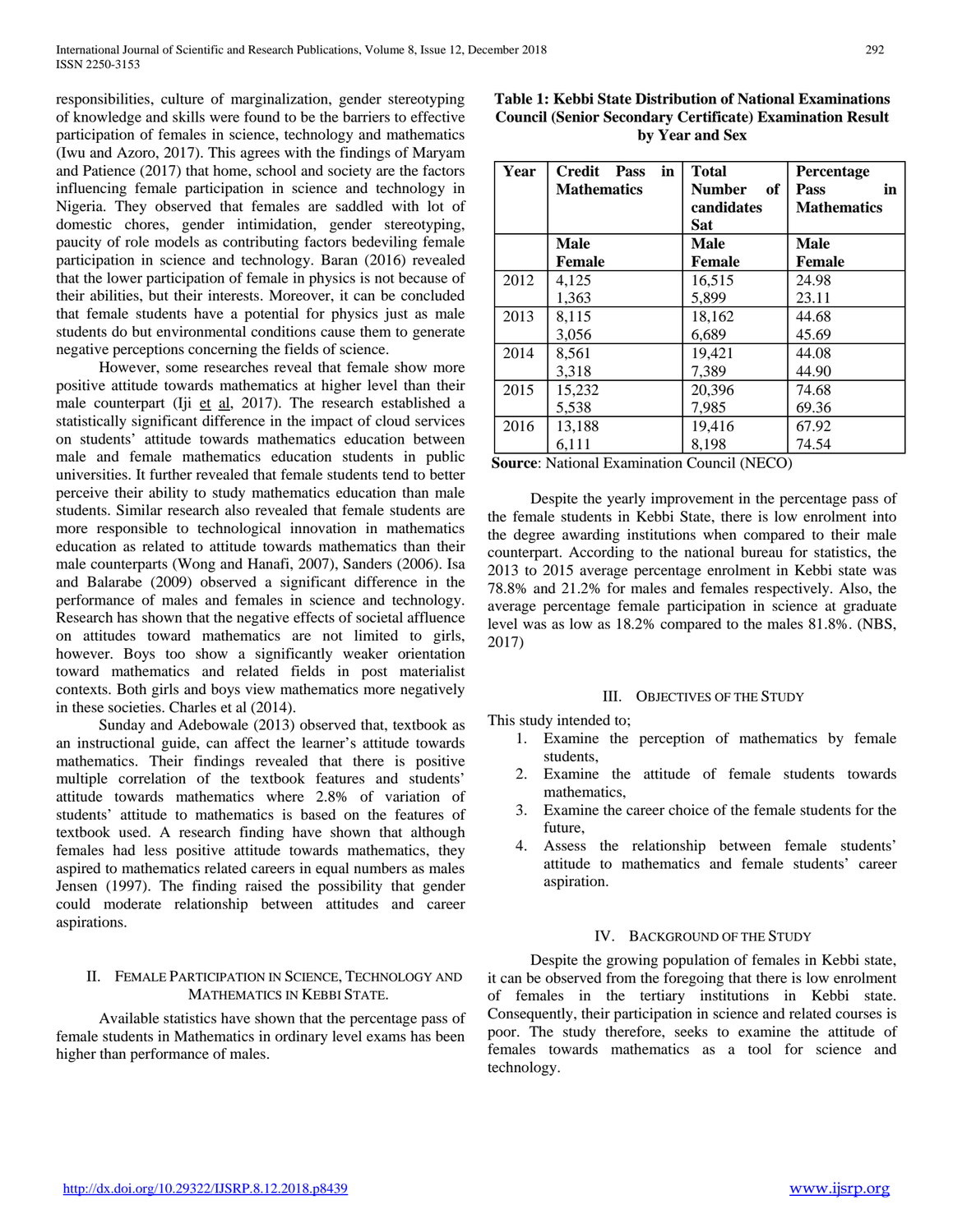# V. RESEARCH QUESTIONS

- 1. What is the perception of female students to mathematics?
- 2. What is the attitude of female students to mathematics?
- 3. Is there any significant relationship between female career choice and female students' attitude to mathematics?
- 4. Is there any significant difference between female attitude to mathematics and female career aspiration?

#### VI. RESEARCH HYPOTHESES

 (i). There is no relationship between attitude of female students to mathematics and their career aspiration.

 (ii). There is no significant difference between female students' attitude to mathematics and female students' career aspiration.

#### VII. METHODOLOGY

 The population of the study was the entire senior secondary II and III female students in Argungu, Arewa, Augie and Dandi local government areas of Kebbi State Nigeria. A stratified random sampling was used to select a sample of four hundred and twenty five (425) female students. Each local government was considered as a stratum. The sample size was calculated based on proportional allocation as follows: Argungu 125, Arewa 100, Augie 110, Dandi 90. Questionnaire was used for the collection of data. The questionnaire has a reliability coefficient of 0.87 and validated by three experts in test, measurement and evaluation.. The questionnaire was divided into four sections. Section A contained the list of five mathematics modules. The respondents were required to rank the modules as 1 to 5 based on preference.

 The modules are: Arithmetic, Trigonometry and geometry, Algebra, Statistics and probability, and Structure.

 The most preferred is ranked 1 and the least preferred is ranked 5. Section B contained seven mathematical activities to be ranked in order of preference as in section A. These activities include Word problems, Approximations, Geometrical constructions etc. Section C consisted of 16 items on attitude to mathematics. Eight items were positive attitude to mathematics and eight were negative. It had a Linkert type scale (Agree, disagree and undecided). Each agreed response to positive attitude was scored 3 and disagreed was scored 1. The undecided response was regarded as neutral and scored 2. The scores were reversed in the negative attitude items. That is, agreed was scored 1 and disagreed was scored 3. The items in this section are:

- (i). Mathematics is interesting,
- (ii). I like to study Mathematics in future
- (iii). Mathematics is simple
- (iv). I like Mathematics
- (v). School Mathematics have real life applications
- (vi). I want to make sense of what I learn in Mathematics
- (vii). I think I can cope with harder Mathematics courses
- (viii). Women can do just as well as men in mathematics
- (ix). Mathematics is not relevant to my future career,
- (x). Mathematics is more important to males than females

(xi). I learn Mathematics well without really understanding it

- (xii). I will avoid Mathematics once I leave school
- (xiii). I cannot pass Mathematics examination
- (xiv). Mathematics is very demanding

(xv). One must be very intelligent to learn Mathematics (xvi) Males are naturally better in Mathematics than females Section D consisted of five items containing the aspired fields of study after the completion of secondary school. The fields were; Medicine and health related fields, Science and technology, Arts,

humanities and social sciences, Education and philosophy, if the student does not intend to go further, she selects Termination of education upon completion of secondary school.

# VIII. RESULTS AND DISCUSSION

| Table 2: Mathematics Modules Based on Female Students' Preference. |  |
|--------------------------------------------------------------------|--|
|--------------------------------------------------------------------|--|

| <b>Module</b>            | $\blacksquare$ st |               | $\boldsymbol{\gamma}$ nd |               | 2rd   |               | 4 <sup>th</sup> |               | 5 <sup>th</sup> |               |  |
|--------------------------|-------------------|---------------|--------------------------|---------------|-------|---------------|-----------------|---------------|-----------------|---------------|--|
|                          | Freq.             | $\frac{0}{0}$ | Freq.                    | $\frac{6}{6}$ | Freq. | $\frac{6}{9}$ | Freq.           | $\frac{6}{6}$ | Freq.           | $\frac{6}{9}$ |  |
| Arithmetic               | 88                | 20.7          | 100                      | 23.5          | 75    | 17.6          | 81              | 19.1          | 81              | 19.1          |  |
| Trigonometry and         | 65                | 15.3          | 85                       | 20            | 77    | 18.1          | 96              | 22.6          | 102             | 24.0          |  |
| geometry                 |                   |               |                          |               |       |               |                 |               |                 |               |  |
| Algebra                  | 98                | 23.1          | 85                       | 20            | 83    | 19.5          | 90              | 21.2          | 69              | 16.2          |  |
| <b>Statistics</b><br>and | 83                | 19.5          | 88                       | 20.7          | 88    | 20.7          | 85              | 20            | 81              | 19.1          |  |
| probability              |                   |               |                          |               |       |               |                 |               |                 |               |  |
| Structure                | 94                | 22.1          | 90                       | 21.2          | 83    | 19.5          | 79              | 18.6          | 79              | 18.6          |  |

**Table 3: Female Students' Preferred Mathematics Activity**

| <b>Activity</b>        | 1 SU                     |      |    |                 | ond |               | 2rd |        | ⊿ա |      | rth. |      | 6ш |      | πm      |      | oth |  |
|------------------------|--------------------------|------|----|-----------------|-----|---------------|-----|--------|----|------|------|------|----|------|---------|------|-----|--|
|                        |                          | %    |    | %               |     | $\frac{0}{0}$ |     | %      | r  | %    |      | %    |    | $\%$ |         | %    |     |  |
| Working<br>with        | $\overline{\phantom{a}}$ | 18.0 | 52 | $\cdot$ 2.<br>. | 62  | 14.6          | 62  | 14.6   | 44 | 10.4 | 42   | 9.9  | 44 | 10.4 | 47<br>т | 9.9  |     |  |
| equations and formulae |                          |      |    |                 |     |               |     |        |    |      |      |      |    |      |         |      |     |  |
| Geometrical            | $\sim$<br>$\sim$         | 6.3  | 50 | 1.8             | 60  | 14.1          | ხა  | 1 J .J | 50 | 11.8 | 60   | 14.1 | 46 | 10.8 | --      | 15.8 |     |  |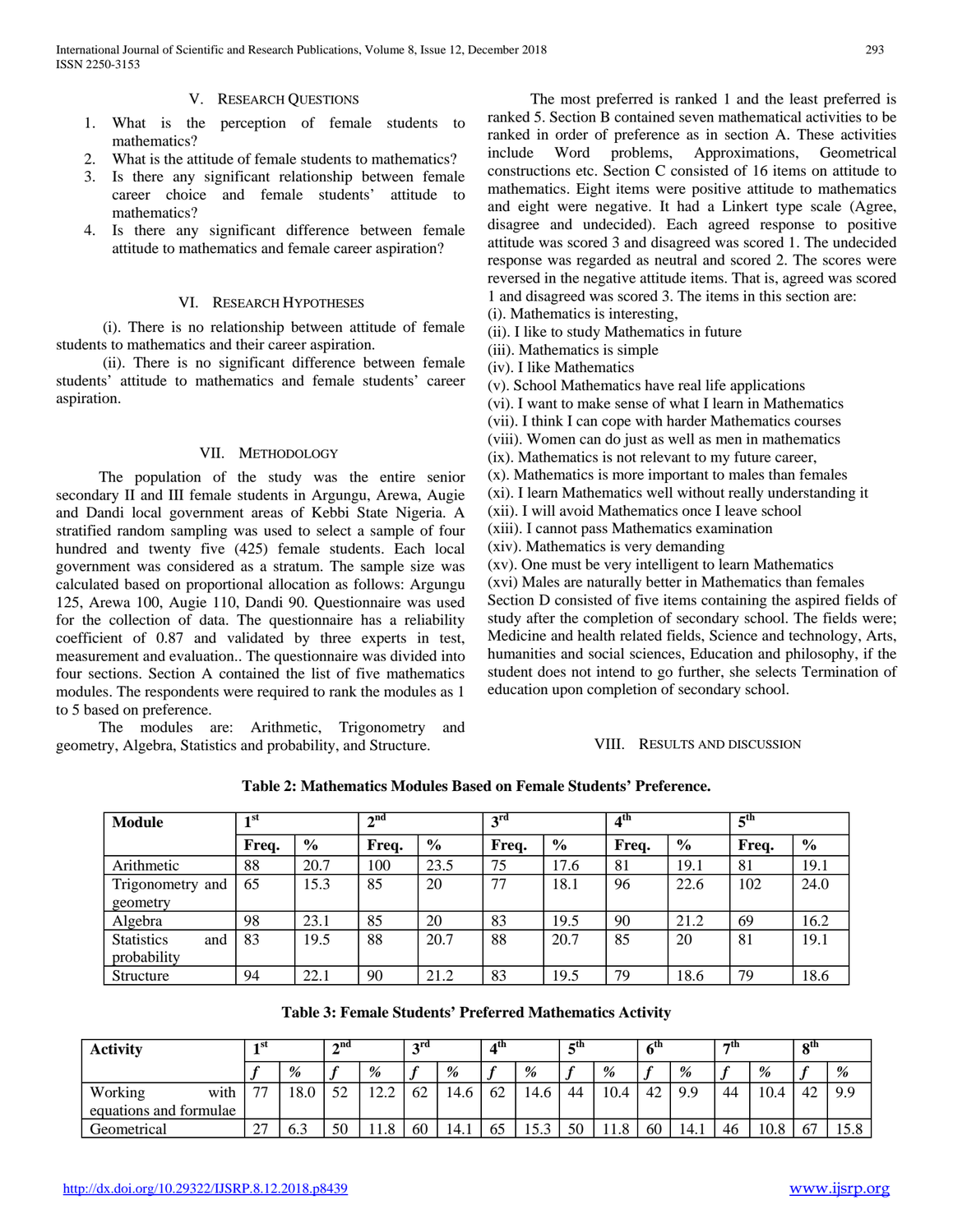| constructions            |    |      |    |      |    |      |    |      |    |      |    |      |    |      |    |      |
|--------------------------|----|------|----|------|----|------|----|------|----|------|----|------|----|------|----|------|
| Collecting/analyzing     | 46 | 10.8 | 31 | 7.3  | 46 | 10.8 | 67 | 15.8 | 62 | 14.6 | 56 | 13.2 | 73 | 17.2 | 44 | 10.3 |
| data                     |    |      |    |      |    |      |    |      |    |      |    |      |    |      |    |      |
| Proving theorems         | 20 | 4.6  | 44 | 10.4 | 42 | 9.9  | 79 | 18.6 | 67 | 15.8 | 73 | 17.2 | 46 | 10.8 | 54 | 12.7 |
| Word problems            | 25 | 5.9  | 65 | 15.3 | 62 | 14.6 | 44 | 10.4 | 52 | 12.2 | 58 | 13.6 | 54 | 12.7 | 65 | 15.3 |
| Approximation/reading    | 63 | 14.8 | 44 | 10.4 | 62 | 14.6 | 42 | 9.9  | 58 | 13.6 | 48 | 11.3 | 54 | 12.7 | 54 | 12.7 |
| tables                   |    |      |    |      |    |      |    |      |    |      |    |      |    |      |    |      |
| Interpreting graphs and  | 44 | 10.3 | 65 | 15.3 | 50 | 11.8 | 45 | 10.6 | 65 | 15.3 | 44 | 10.3 | 50 | 11.8 | 62 | 14.6 |
| charts                   |    |      |    |      |    |      |    |      |    |      |    |      |    |      |    |      |
| Sorting, grouping<br>and | 55 | 12.9 | 50 | 11.8 | 73 | 17.2 | 48 | 11.3 | 46 | 10.8 | 39 | 9.2  | 62 | 14.6 | 52 | 12.2 |
| Venn diagrams            |    |      |    |      |    |      |    |      |    |      |    |      |    |      |    |      |

**Table 4: Female students' career aspiration**

| Aspired field of study after school  | <b>Number of students</b> | <b>Percentage</b> |
|--------------------------------------|---------------------------|-------------------|
| Science and technology               | 85                        | 20.0              |
| Medicine and health related fields   | 91                        | 21.4              |
| <b>Education and Philosophy</b>      | 48                        | 11.3              |
| Arts, humanities and social sciences | 96                        | 22.6              |
| Terminate my education after school  | 105                       | 24.7              |

 A bivariate correlation test was conducted to calculate the Pearson correlation coefficient between female career aspiration and female attitude to mathematics. The results obtained indicated a weak positive correlation between female career aspiration and attitude to mathematics  $(r = 0.004, p > 0.01)$ . Also, a paired samples produced the mean scores of female attitude to mathematics (mean  $= 34.07$ , SD  $= 12.13$ ) and female career aspiration (mean  $= 2.89$ , SD  $= 1.49$ ). The test revealed a significant difference in the female attitude to mathematics and female career aspiration (t = 52.572, df = 424, p < 0.01, r = 0.004).

 Table 2 gives the list of five modules of ordinary level mathematics for the respondents to rank in order of preference. 98 respondents (23.1%) ranked algebra first which is the highest in that column. This indicates that algebra is preferred most. 65 respondents (15.3%) ranked trigonometry and geometry first, which is the lowest in that column. 102 respondents (24.0%) ranked trigonometry and geometry last or fifth position which is the highest in the extreme end or last column. This showed that trigonometry and geometry is the module that is least preferred by the female students. Arithmetic and statistics/probability are the second least preferred by female students with 81(19.1%) respondents each. Structure is the second module preferred most by the female students with `94 (22.1%) respondents.

 Table 3 gives eight mathematical activities to rank based on preference. Working with equations and formulae was ranked most preferred by the female students with 77 respondents or 18.0% followed by approximation/reading tables with 63 or 14.8% of the respondents. At the extreme end, geometrical construction and word problems had highest score in the last position or least preferred with 67 (15.8%) and 65 (15.3%) respectively. Only 20 female students (4.6%) ranked proving theorems first. It can be observed from tables 2 and 3 that trigonometry and geometry as the least preferred among the modules.

 Table 4 contains the aspired educational fields the female students hope to study after the completion of the secondary school. 85 of the female students or 20% showed interest in studying science and technology. 91 or 21.4% of the respondents wanted to study medicine or related fields. 105 (24.7%) do not intend to continue their education after secondary school. This group of students may have probably wanted to get married at that level.

 An SPSS analysis of the data obtained indicated a very weak positive correlation between female career aspiration and female students' attitude to mathematics ( $r = 0.004$ ,  $p > 0.01$ ). Analyzing the mean scores, we obtained ( $t = 52.572$ , df = 424, p < 0.01). Therefore, we reject the null hypothesis and conclude that there is a significant difference in the female attitude to mathematics and female career aspiration. This is in agreement with findings of Razali et al (2018) and Yerdelen et al (2016) that reported significant relationship between students attitude and developing science, technology, engineering and mathematics career.

# IX. CONCLUSION

 This paper provided an insight into the female students attitude to mathematics as it relates to their career aspiration. It can be concluded from the results that the career aspiration of the female students have a very little impact on the attitude to mathematics. However, there is a significant difference in the career aspiration of the female students and their attitude to mathematics. It is that a good number of the female students are not willing to go further in their studies. The probable reason may be due to cultural and traditional restrictions of females to child bearing and housekeeping role. UNESCO (2017) reported that, despite gains in access to education by the females, socioeconomic, cultural and other obstacles still prevent female learners from completing or benefiting fully from good quality education of their choice in many settings. These barriers increase in adolescence, when gender roles for girls become more entrenched and gender discrimination more pronounced. Barriers include household and care responsibilities, early